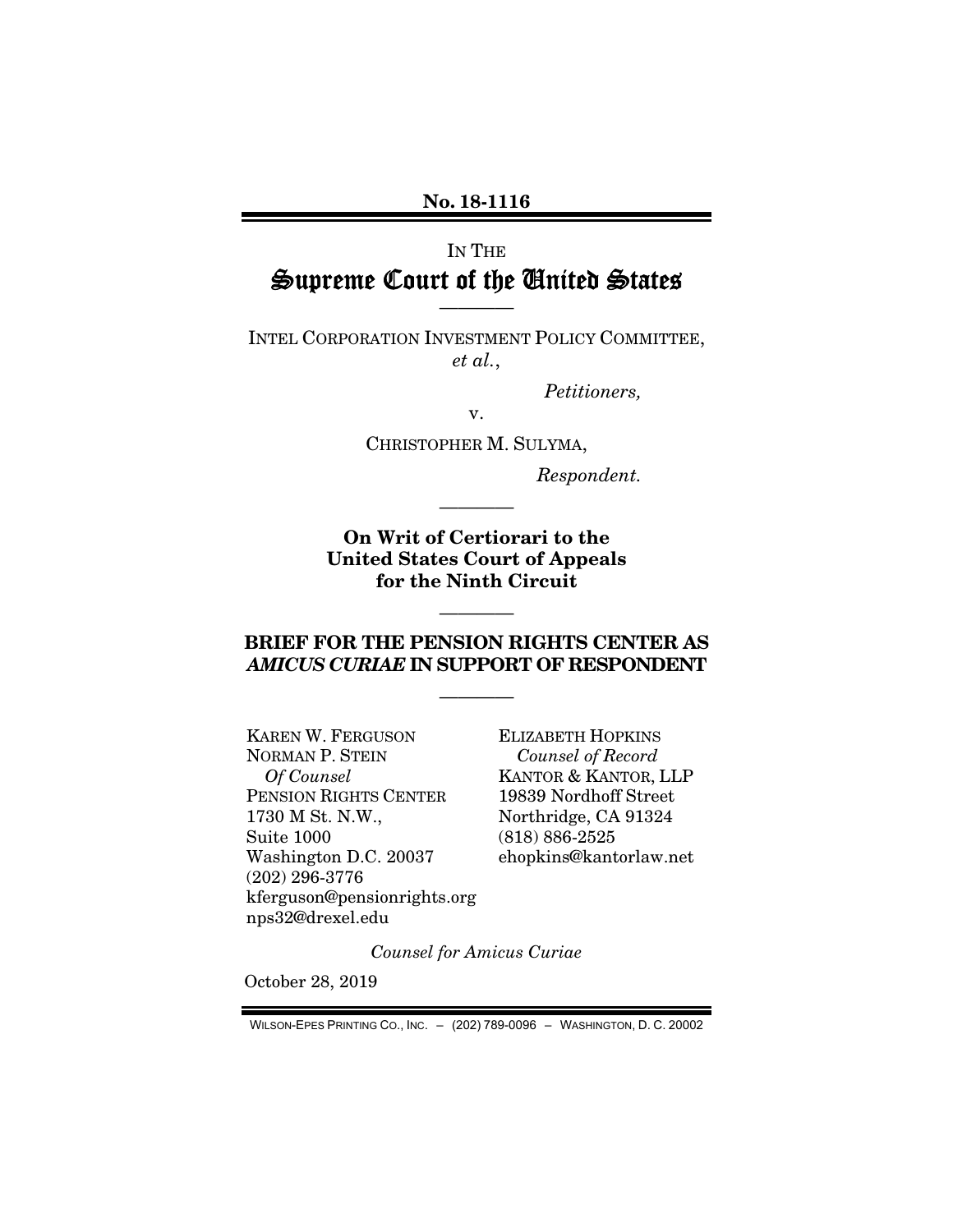### QUESTION PRESENTED

Section 413 of the Employee Retirement Income Security Act of 1974 provides that a lawsuit alleging fiduciary misconduct must be brought within six years of the fiduciary breach or obligation, unless the plaintiff has "actual knowledge of the breach or obligation," in which case a three-year limitations period applies. 29 U.S.C. 1113. The limitations period is further extended where there is "fraud or concealment," in which case the plaintiff may bring suit within six years of the discovery of the breach or violation. *Ibid*.

The question presented is whether a plan participant has "actual knowledge" of the breach sufficient to trigger the shortest, three-year limitations period in Section 413(2) whenever that participant is given access to information from which the participant could glean a fiduciary breach.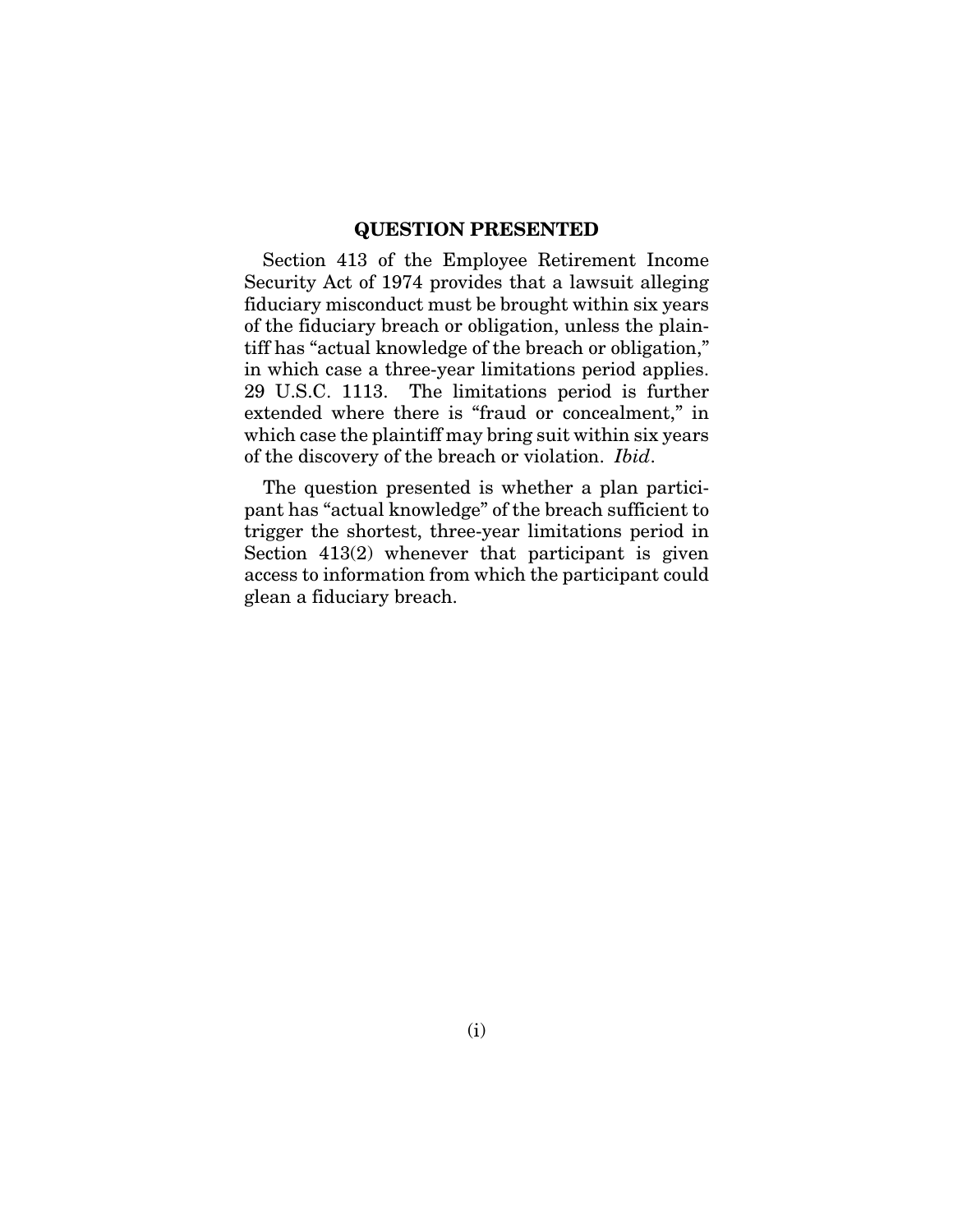## TABLE OF CONTENTS

| ۰, |
|----|
|----|

| <b>QUESTION PRESENTED</b>                                                                                                                                                                                                                                          | $\mathbf{i}$   |
|--------------------------------------------------------------------------------------------------------------------------------------------------------------------------------------------------------------------------------------------------------------------|----------------|
|                                                                                                                                                                                                                                                                    | iv             |
| INTEREST OF THE AMICUS CURIAE                                                                                                                                                                                                                                      | $\mathbf{1}$   |
| SUMMARY OF ARGUMENT                                                                                                                                                                                                                                                | $\overline{2}$ |
|                                                                                                                                                                                                                                                                    | $\overline{4}$ |
| THE ORDINARY TOOLS OF STATU-<br>Ι.<br>TORY CONSTRUCTION ESTABLISH<br>THAT MERE ACCESS TO INFOR-<br>IN PLAN DISCLOSURES<br><b>MATION</b><br>DOES NOT SUFFICE TO CONFER<br>"ACTUAL KNOWLEDGE" OF FIDUCI-<br>ARY BREACHES ON PLAN PARTICI-<br>PANTS AND BENEFICIARIES | 4              |
| A. The text of Section 413(2) plainly re-<br>quires more than constructive know-                                                                                                                                                                                   | 6              |
| B. The legislative history of Section<br>$413(2)$ confirms the meaning of the                                                                                                                                                                                      | 10             |
| ERISA'S PURPOSES TO MAKE FIDU-<br>II.<br>CIARIES RESPONSIBLE FOR MAN-<br>AGING PLAN INVESTMENTS AND TO<br>REMOVE JURISDICTIONAL BARRIERS<br>AND PROVIDE READY ACCESS TO THE<br>COURTS WOULD BE ILL-SERVED BY<br>PETITIONERS' COUNTER-TEXTUAL                       |                |
| READING OF SECTION 413(2)                                                                                                                                                                                                                                          | 11             |
|                                                                                                                                                                                                                                                                    | 16             |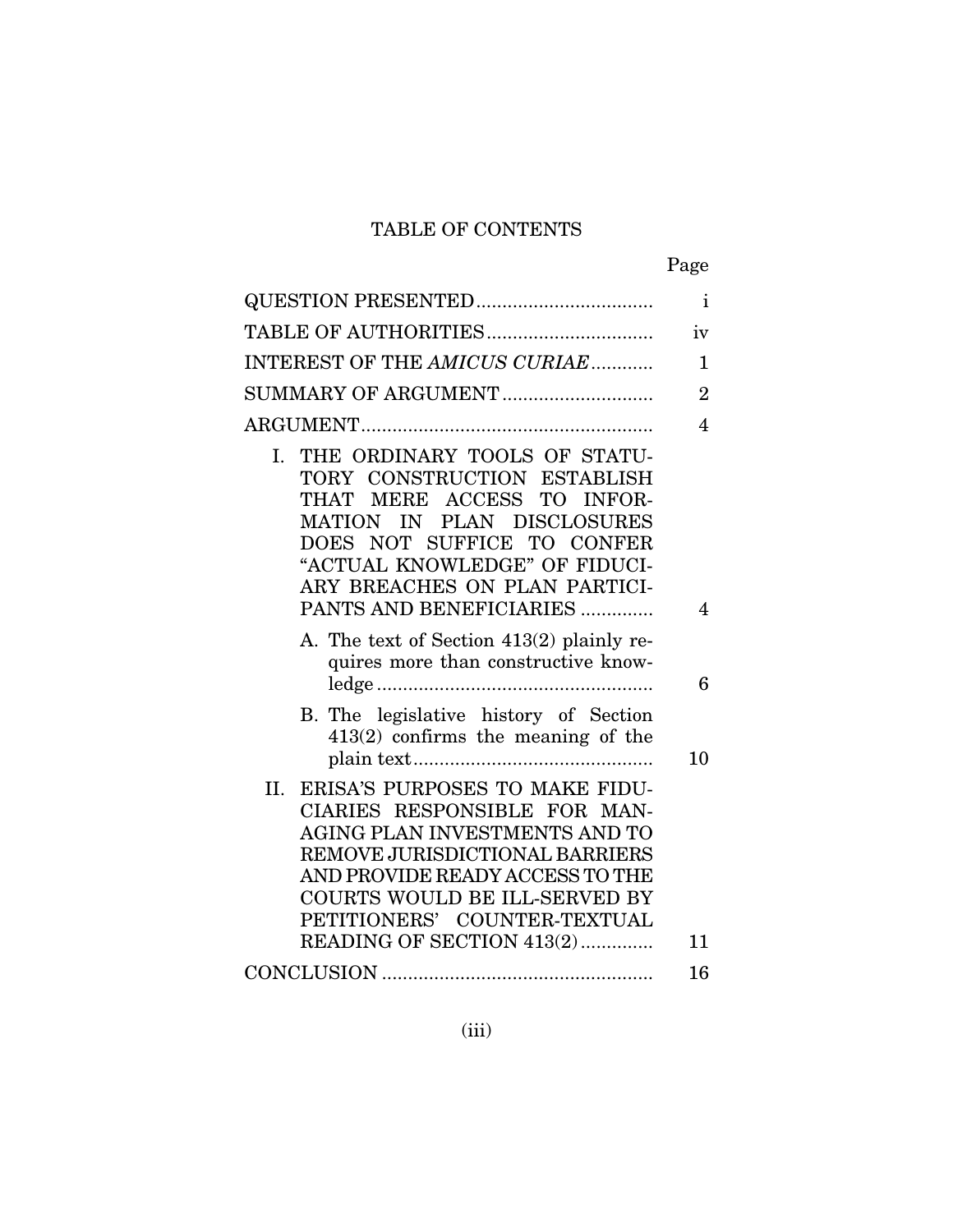## iv TABLE OF AUTHORITIES

| BP Am. Prod. Co. v. Burton,                                                         | 6    |
|-------------------------------------------------------------------------------------|------|
| Deal v. U.S.,                                                                       | 8    |
| Dodd v. U.S.,                                                                       | 12   |
| <i>Edes v. Verizon Communications, Inc.,</i><br>417 F.3d 133 (1st Cir. 2005) 11, 14 |      |
| Fink v. Nat. Sav. & Trust,<br>772 F.2d 951 (D.C. Cir. 1985)                         | 10   |
| Fish v. GreatBanc Trust Co.,<br>749 F.3d 671 (7th Cir. 2014)                        | 7, 9 |
| Gluck v. Unisys Corp.,<br>960 F.3d 1168 (3d Cir. 1992)  7, 10, 13                   |      |
| Hardt v. Reliance Standard,                                                         | 6    |
| LaRue v. DeWolff, Boberg & Assocs., Inc.,                                           | 13   |
| Martin v. Consultants & Admins., Inc.,                                              |      |
| Mass. Mut. Life Ins. Co. v. Russell,                                                | 5    |
| Reich v. Lancaster,<br>55 F.3d 1034 (5th Cir. 1995)                                 | 11   |
| Robinson v. Shell Oil Co.,                                                          | 9    |

CASES Page(s)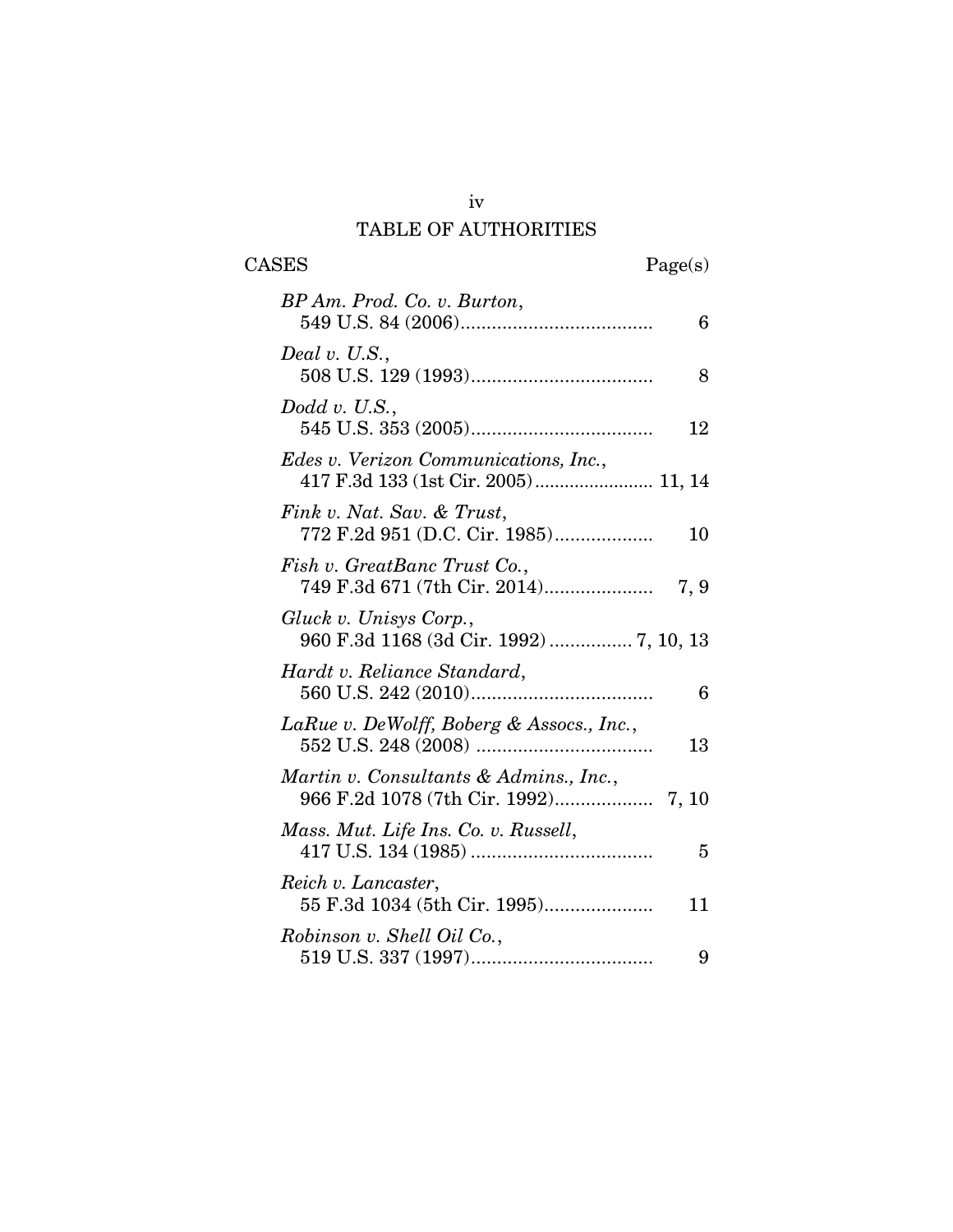# TABLE OF AUTHORITIES-Continued

| Sebelius v. Cloer,                                                                  | 6  |
|-------------------------------------------------------------------------------------|----|
| Smith v. U.S.,                                                                      | 6  |
| <b>STATUTES</b>                                                                     |    |
|                                                                                     |    |
|                                                                                     | 14 |
|                                                                                     | 14 |
|                                                                                     | 14 |
|                                                                                     | 14 |
|                                                                                     | 14 |
|                                                                                     | 13 |
|                                                                                     | 5  |
|                                                                                     |    |
|                                                                                     |    |
|                                                                                     | 3  |
|                                                                                     | 10 |
|                                                                                     | 9  |
|                                                                                     |    |
|                                                                                     | 9  |
|                                                                                     | 9  |
| Budget Reconciliation Act of<br>Omnibus<br>1987, Pub. L. No. 100-203 § 9432(b), 101 |    |
|                                                                                     | 11 |

 $\mathbf{\bar{V}}$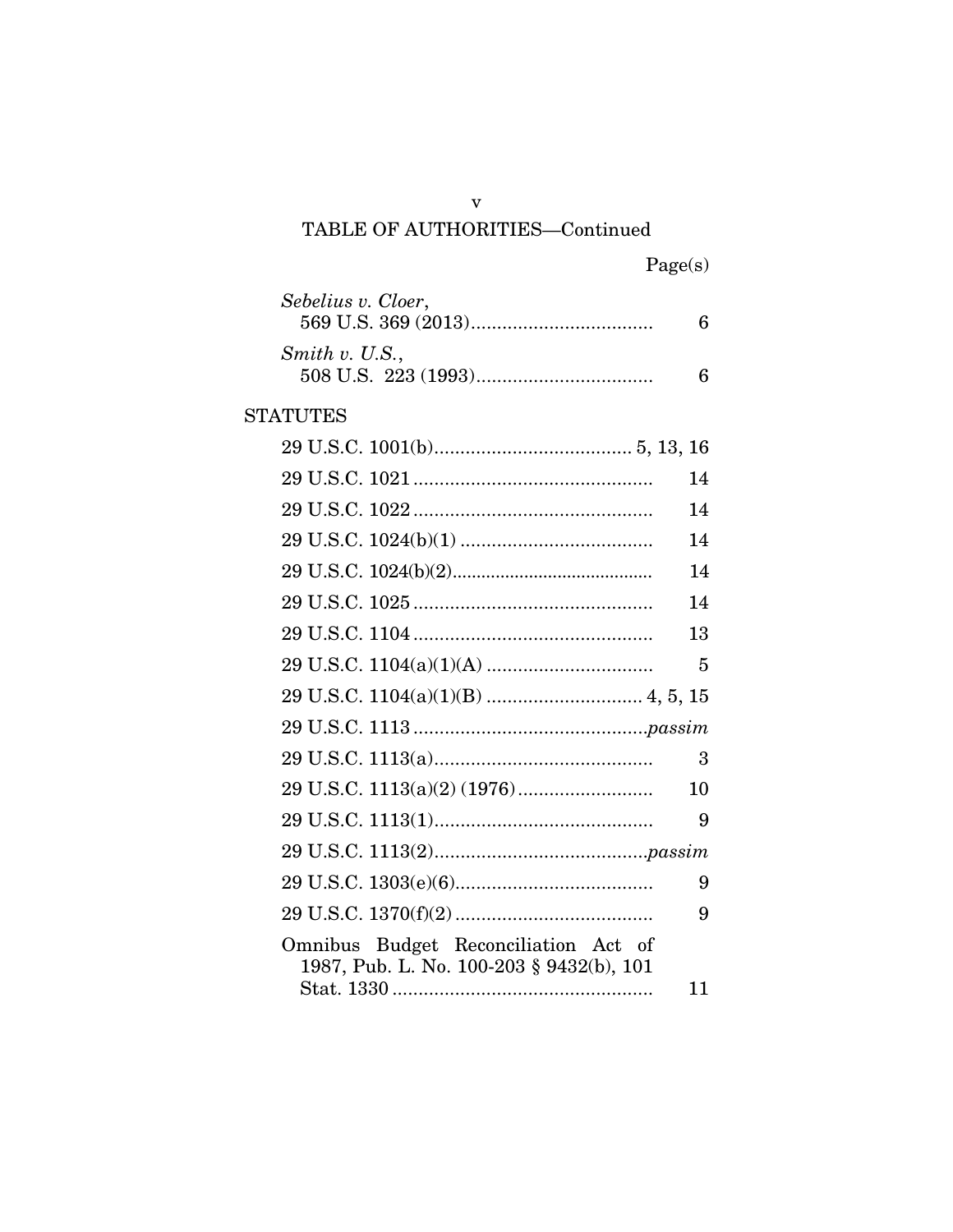## TABLE OF AUTHORITIES—Continued

# OTHER AUTHORITIES Page(s)

| Anne Tucker, Retirement Revolution:<br>Unmitigated Risk in the Defined<br>Contribution Society, 51 Hous. L. Rev.                   |      |
|------------------------------------------------------------------------------------------------------------------------------------|------|
|                                                                                                                                    | 15   |
| Black's Law Dictionary (11th ed. 2019)                                                                                             | 6, 7 |
| H.R. Rep. No. 93-533 (1973), as reprinted<br>in, 1974 U.S.C.C.A.N. 4639  14, 15-16                                                 |      |
| Eugene P. Schulstad, ERISA Disclosure<br>Decisions: A Pyrrhic Victory for Plan<br><i>Participants</i> , 34 Ind. L. Rev. 501 (2001) | 15   |
| Richard H. Thaler, Financial Literacy,<br>Beyond the Classroom, N.Y. Times, Oct.                                                   | 14   |
| Walter Hamilton, Millions of Americans<br>Lack Financial Literacy, Studies Show,                                                   | 14   |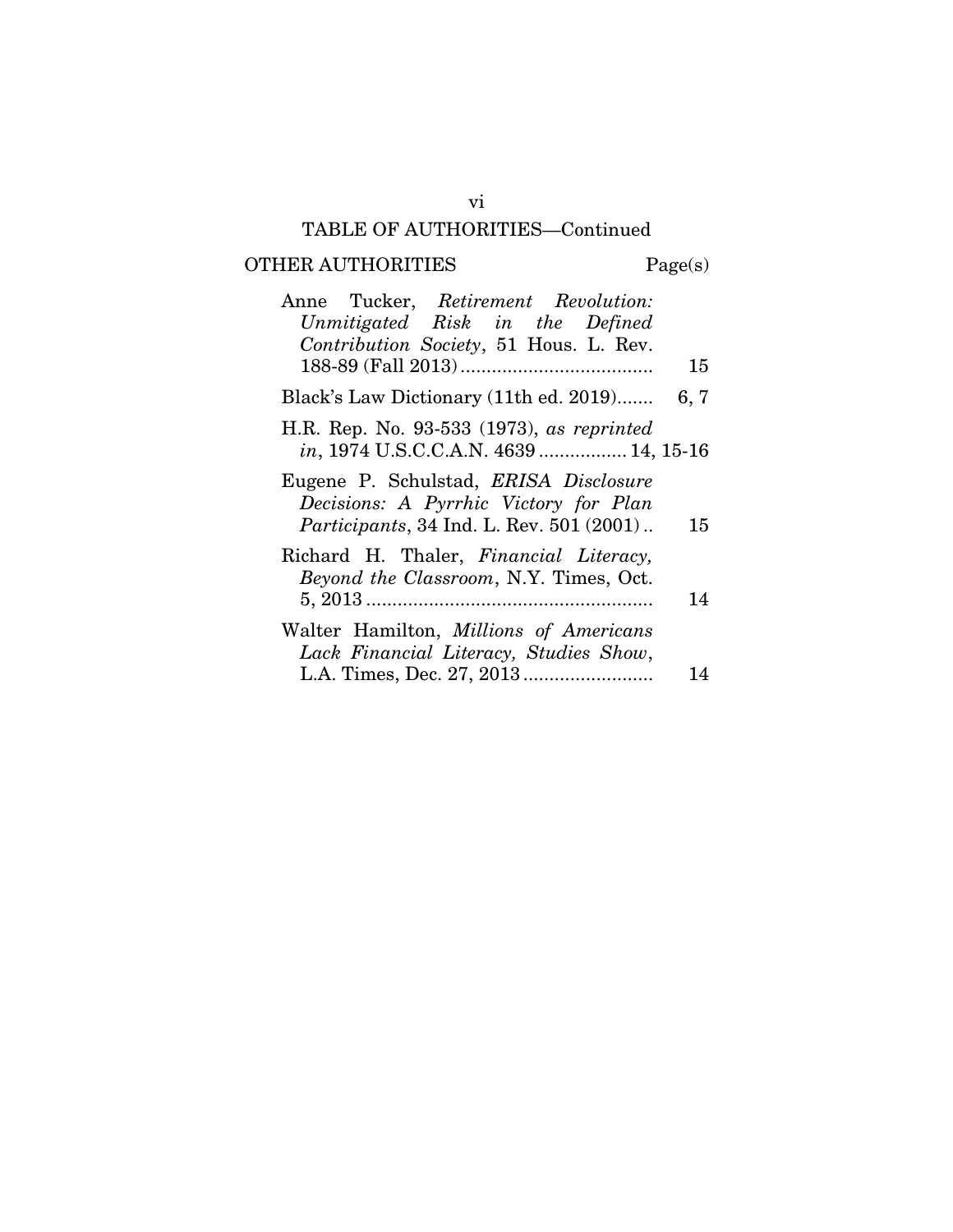### INTEREST OF THE *AMICUS CURIAE*<sup>1</sup>

The Pension Rights Center ("Center") is a Washington, D.C. nonprofit, nonpartisan consumer organization. Its mission is to protect and promote the retirement security of American workers, retirees, and their families. Since its founding in 1976, the Center has provided legal assistance to thousands of retirement plan participants and beneficiaries seeking to understand and enforce their rights under their plans, to recover benefits under the terms of their plans, and to ensure that their plans are adequately funded and prudently managed in their interests.

The issue presented here concerns whether plan participants and beneficiaries, whose interests lie at the heart of the Employee Retirement Income Security Act of 1974 ("ERISA") and its protective regime, should be assumed to have "actual knowledge" of a breach sufficient to start the three-year limitations period of Section 413(2), 29 U.S.C. 1113(2), running whenever they have been given access to information from which they could glean fiduciary breaches and violations, regardless of whether they actually found, read and understood this information. The Ninth Circuit correctly rejected this view of actual knowledge.

The Ninth Circuit was right not merely as a matter of statutory construction, but also because fiduciary breaches, particularly those involving investment decisions, can be both critically important to plan

<sup>&</sup>lt;sup>1</sup> The parties have consented to the filing of this brief. No counsel for a party authored this brief in whole or in part, and no party or their counsel made a monetary contribution intended to fund the preparation or submission of this brief. No person other than amicus curiae or its counsel made a monetary contribution to its preparation or submission.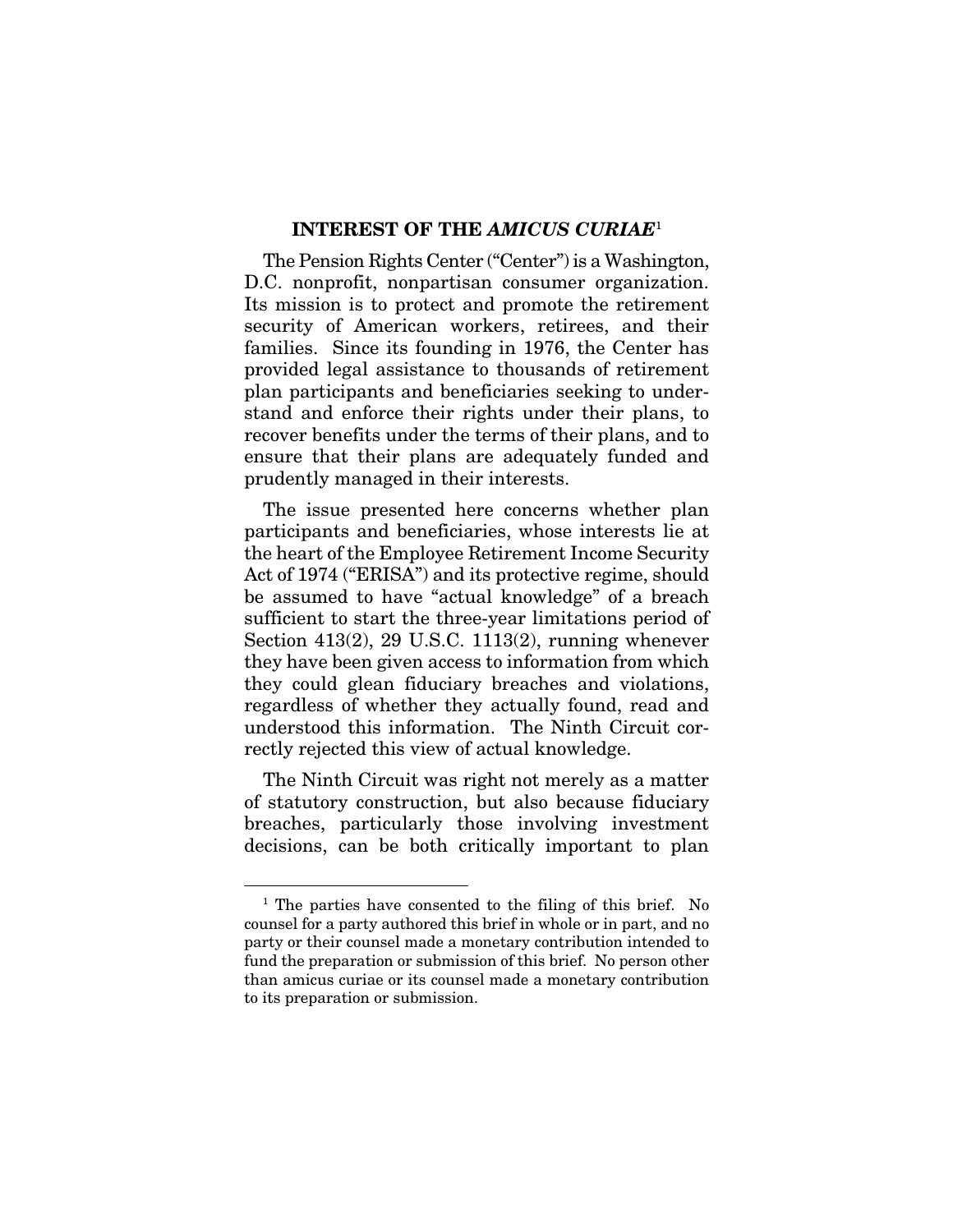participants and beneficiaries and fiendishly difficult to unravel, even for the most sophisticated individuals. The Center has a keen interest in ensuring that required plan disclosures are used to provide participants with accessible information about their benefits and are not employed by fiduciaries as a shield to cut off prematurely the ability of plan participants and beneficiaries to bring suit to protect themselves and their plans from imprudent or self-serving investment decisions by plan fiduciaries.

## SUMMARY OF ARGUMENT

1. As in any statutory interpretation case, the court must begin with a consideration of the text, construing statutory terms in their ordinary sense employing ordinary tools of interpretation. In ordinary usage, the term "knowledge" connotes awareness or understanding and "actual" means real. Thus, "actual knowledge" is defined in contrast to "constructive knowledge" that a person should have and that is therefore attributed to that person. Here, by employing the phrase "actual knowledge" to trigger the shortest statute of limitations period, Congress meant to set a high bar to ensure that the three-year period would not begin to run until a plaintiff had a real, not imputed, awareness or understanding of the facts. This understanding is confirmed by both the structure of Section 413 – which suggests that the six-year limitations period will apply in the ordinary run of cases – and by the wider statutory context – which shows that Congress knew how to start limitations period running based on the plaintiff's constructive knowledge of the basis for a suit.

2. The legislative history also confirms what the plain language provides. Until 1987, Section 413 contained a provision under which the three-year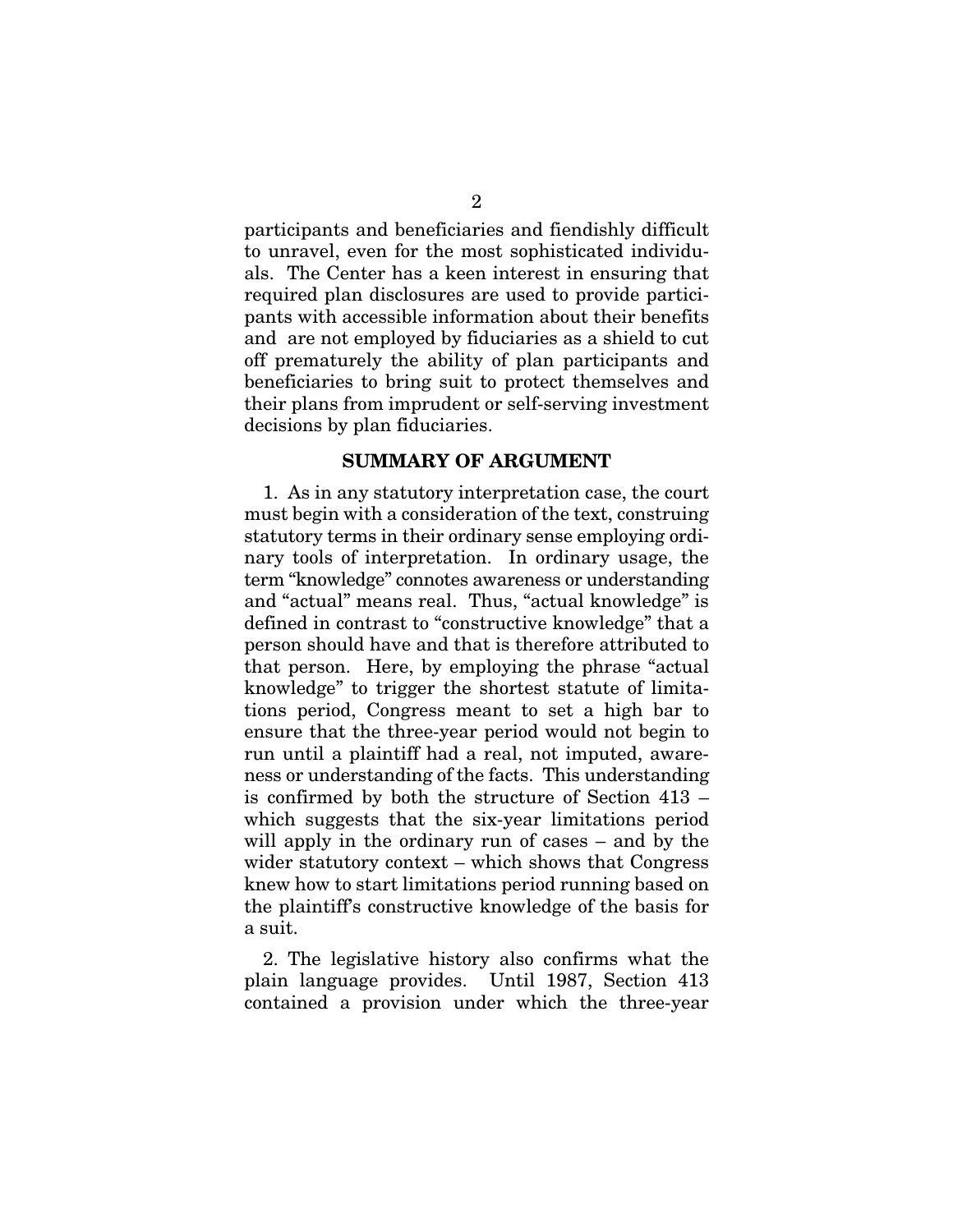limitations period began to run upon filing of on annual report with the Secretary of Labor that could have reasonably alerted the plaintiff to a breach. By repealing this provision and leaving only the "actual knowledge" trigger, Congress made it abundantly clear that it was rejecting a standard that would attribute knowledge of facts to plaintiffs who do not actually have such knowledge.

3. Given that the meaning of the text is clear, resort to policy considerations is unwarranted. But even if ERISA's policies were relevant, Petitioners' policy arguments are both unsupported and unavailing and are outweighed by countervailing policy concerns.

There is no reason to think that plan participants will lie about what they knew during the relevant period and no support for this proposition. Nor is there any basis for believing that strictly construing the "actual knowledge" requirement of Section 413(2) will discourage plan participants from reading plan disclosures or following online links to additional information, as Petitioners allege Sulyma should have done here. Most participants are already discouraged from reading complicated plan disclosures and supporting documents, particularly financial information about investments that is provided electronically. And given the low rates of financial literacy among the population at large, there is little reason to think that such information would be understood.

Because, contrary to Petitioners' suggestion, Congress did not place the heavy burden of understanding or second-guessing plan investment strategies on participants in retirement plans, far better policy arguments support Sulyma's contention that this Court should strictly construe the "actual knowledge" requirement. Congress crafted a complex and protective statutory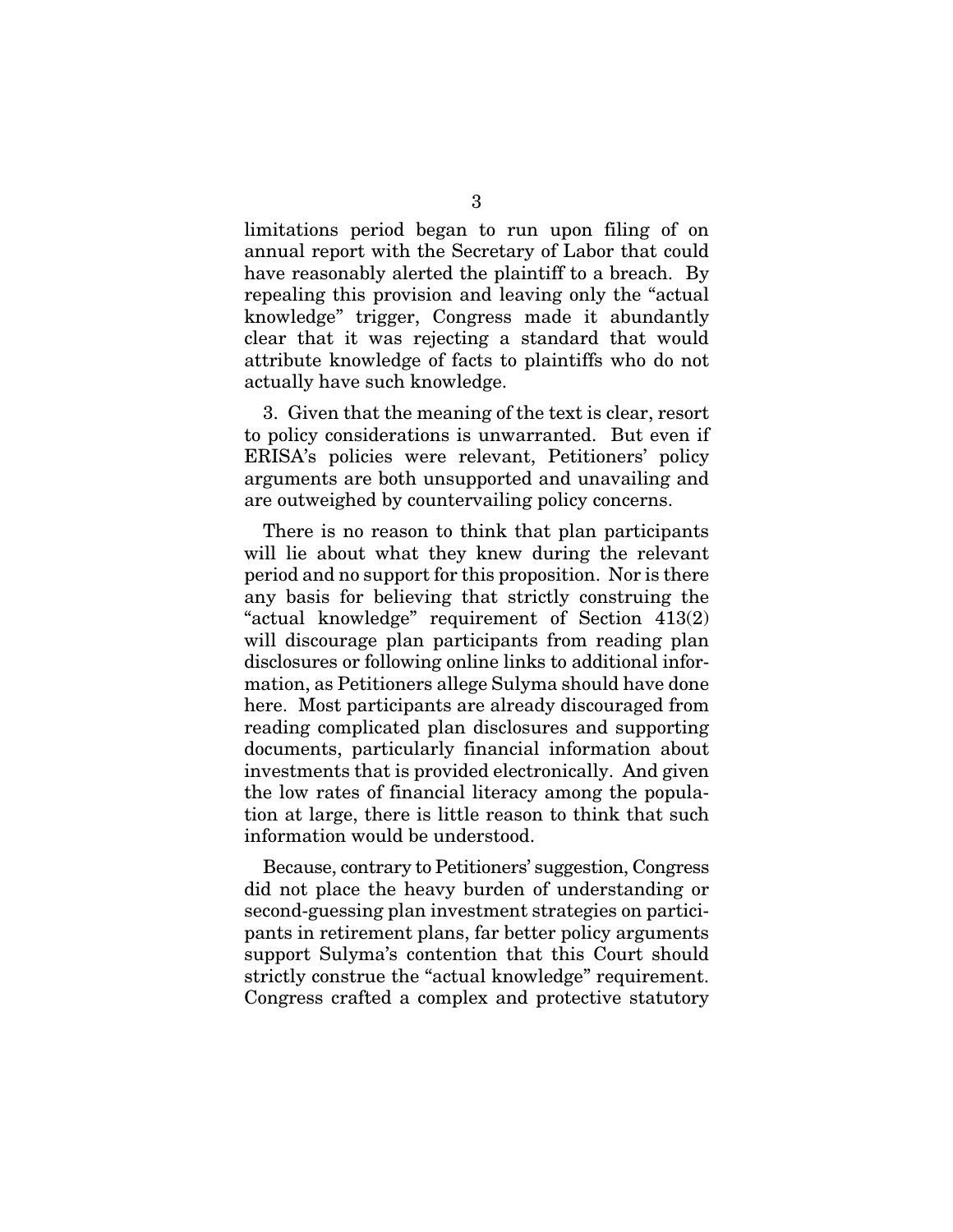scheme that places the primary responsibility for managing plans and their assets on fiduciaries. When it comes to plan investments and other complex matters of plan administration, participants rightly rely on these fiduciaries to protect their financial interests and be the experts who act with the "care, skill, prudence, and diligence under the circumstances then prevailing that a prudent man acting in a like capacity and familiar with such matters would use." 29 U.S.C.  $1104(a)(1)(B)$ . And, in enacting ERISA, Congress was at pains to provide plan participants with access to courts to enforce their rights to prudent and loyal plan management and to eliminate barriers that, prior to ERISA, stood in the way of such suits. Given these policies, which support what the plain language of the statute provides, this Court should refuse to impute knowledge of facts about a fiduciary breach that were available to the plaintiff but that were not known to him for purposes of the three-year statute of limitations.

### ARGUMENT

I. THE ORDINARY TOOLS OF STATUTORY CONSTRUCTION ESTABLISH THAT MERE ACCESS TO INFORMATION IN PLAN DISCLOSURES DOES NOT SUFFICE TO CONFER "ACTUAL KNOWLEDGE" OF FIDUCIARY BREACHES ON PLAN PAR-TICIPANTS AND BENEFICIARIES

ERISA is a remedial statute designed to "protect \* \* \* the interests of participants in employee benefit plans and their beneficiaries by requiring the reporting and disclosure to participants and beneficiaries of financial and other information \* \* \* by establishing standards of conduct, responsibility and obligation for fiduciaries of employee benefit plans, and by providing for appropriate remedies, sanctions, and ready access to the Fed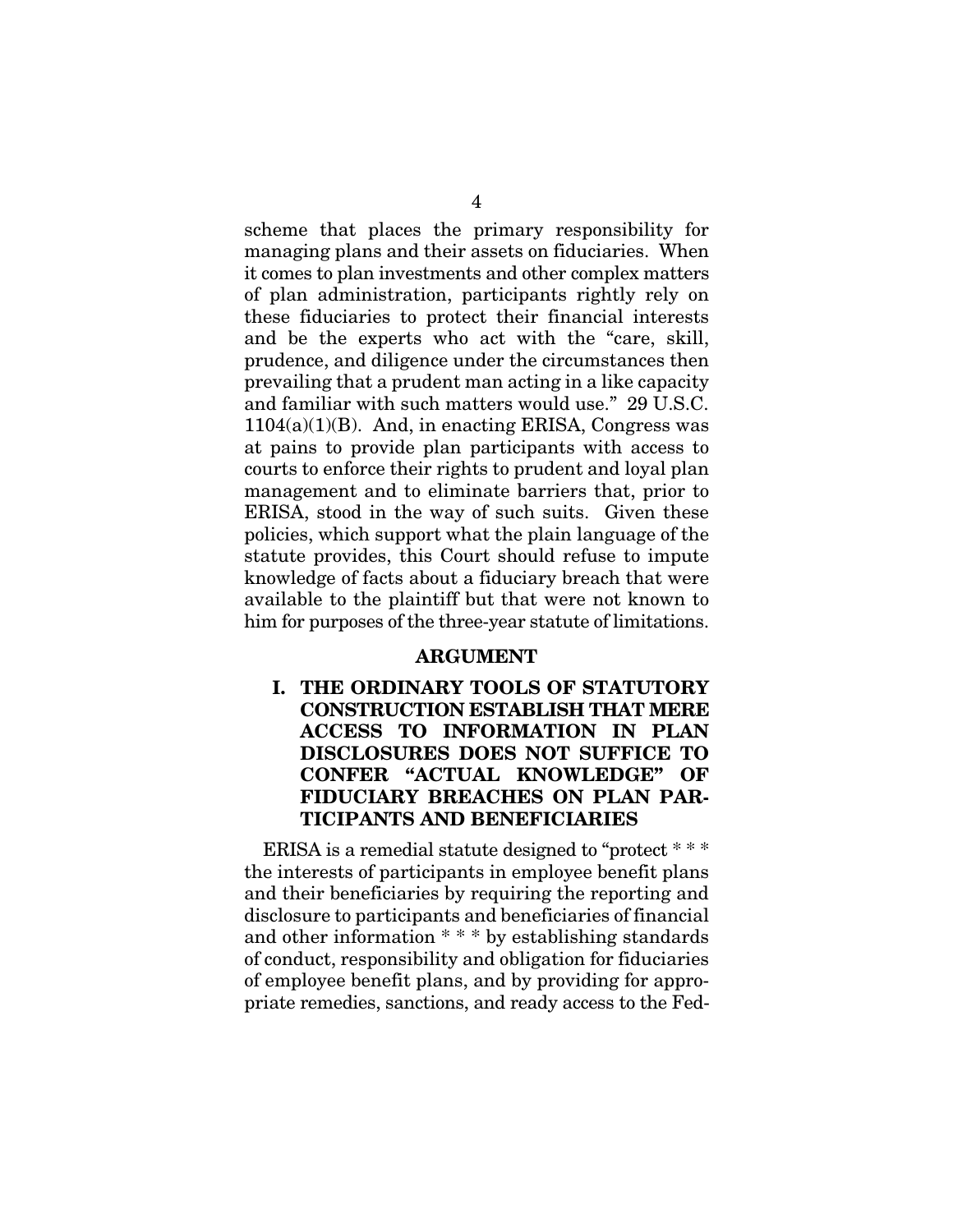eral courts." 29 U.S.C. 1001(b). See also *Mass. Mut. Life Ins. Co. v. Russell*, 417 U.S. 134, 140 n. 8 (1985) (ERISA was enacted to "establish judicially enforceable standards to ensure honest, faithful and competent management of pension and welfare funds"). To this end, ERISA imposes strict standards of prudence and loyalty on those who manage plans and their assets. 29 U.S.C. 1104(a)(1)(A), (B).

This case was brought as a putative class action by Christopher Sulyma, a participant in two defined contribution pension plans, challenging the prudence of how plan fiduciaries managed his pension plans. Sulyma claims that, over the relevant period, plan fiduciaries allowed the primary investment funds for his two pension plans to become far too heavily invested in risky hedge funds and private equity. These alternative investments allegedly caused large losses to the plans, and to his individual accounts in the plans, through excessive fees and low returns. The account statements Sulyma received by mail, however, did not alert him to the fact or amount of these alternative investments, but directed him to go online for additional information. Although the information available to him online included information about the increasingly large percentages of assets invested in hedge funds and private equity, Sulyma stated that he never saw those documents and, unsurprisingly considering he was not a financial expert, would not have understood the significance of them if he had. See Pet App 2a-4a.

He brought suit less than six years after these alleged fiduciary breaches, but more than three years after he received account statements that directed him to go online for further investment details.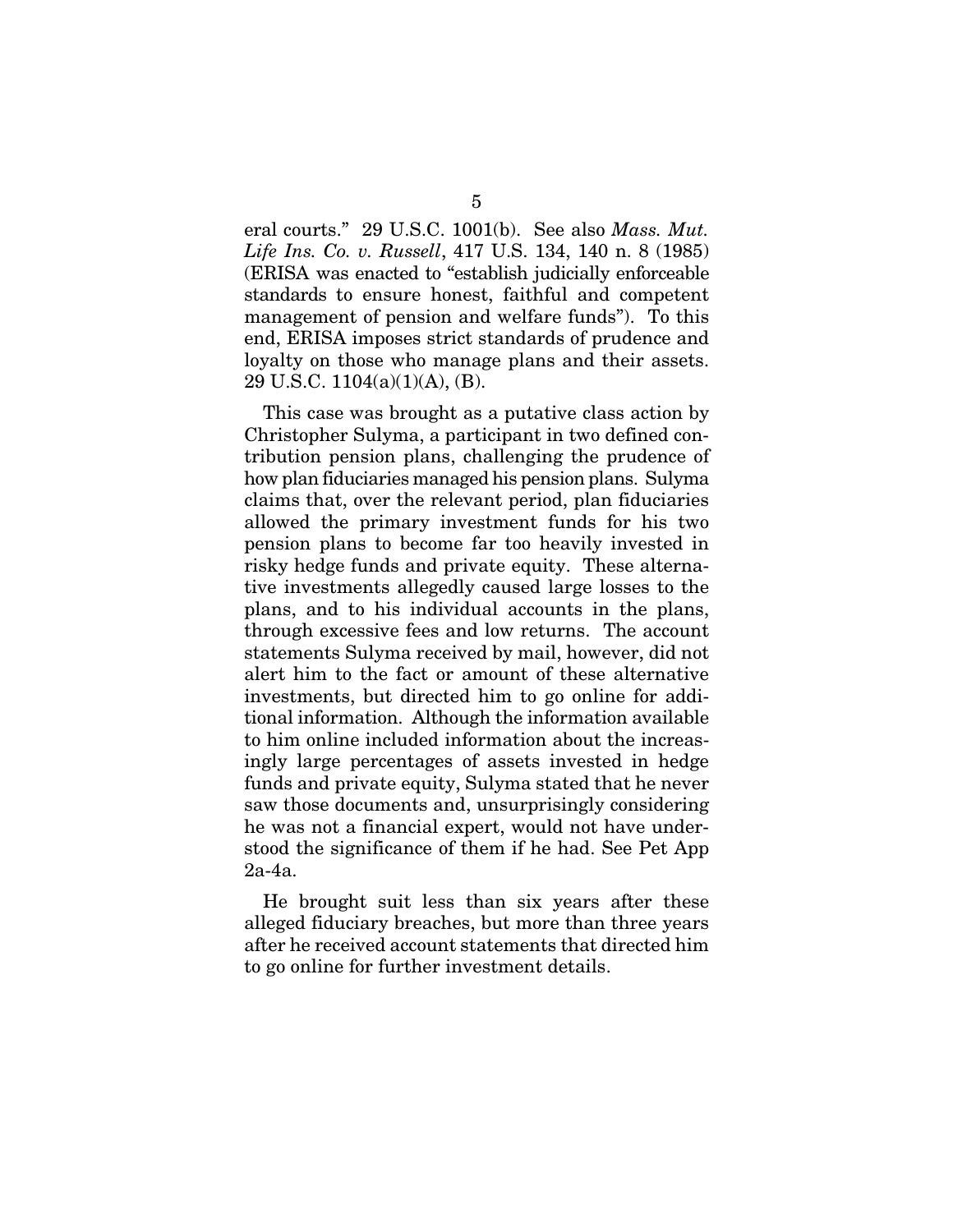## A. The Text of Section 413(2) plainly requires more than constructive knowledge

Whether Section 413(2) starts the clock running whenever a plan participant is given access to information that, if read and understood would be sufficient to alert him to a fiduciary breach, is a question of statutory construction. Any such construction naturally must begin "with the statutory text,' and proceed from the understanding that '[u]nless otherwise defined, statutory terms are generally interpreted in accordance with their ordinary meaning.'" *Sebelius v. Cloer*, 569 U.S. 369, 376 (2013) (quoting *BP Am. Prod. Co. v. Burton*, 549 U.S. 84, 91 (2006)). The Court thus "must enforce plain and unambiguous statutory language according to its terms." *Hardt v. Reliance Standard*, 560 U.S. 242, 251 (2010).

Because the words "actual knowledge" are not defined by ERISA, one must construe these terms according to their "ordinary or natural meaning." *Smith v. U.S.*, 508 U.S. 223, 228 (1993) (citation omitted). The ordinary, dictionary definition of "knowledge" is "[a]n awareness or understanding of a fact or circumstance" or "a state of mind in which a person has no substantial doubt about the existence of a fact." *Knowledge*, Black's Law Dictionary 14c (11th ed. 2019). Under this definition, a plan participant cannot be said to have knowledge of a fiduciary "breach or violation" until that participant is aware of or understands the breach or has no substantial doubt about the existence of the breach or violation.

This dictionary definition of knowledge is hard to square with the standard proposed by Petitioners, which would impute awareness or understanding of a fiduciary breach based on information made available to a plan participant. See Brief for the Petitioners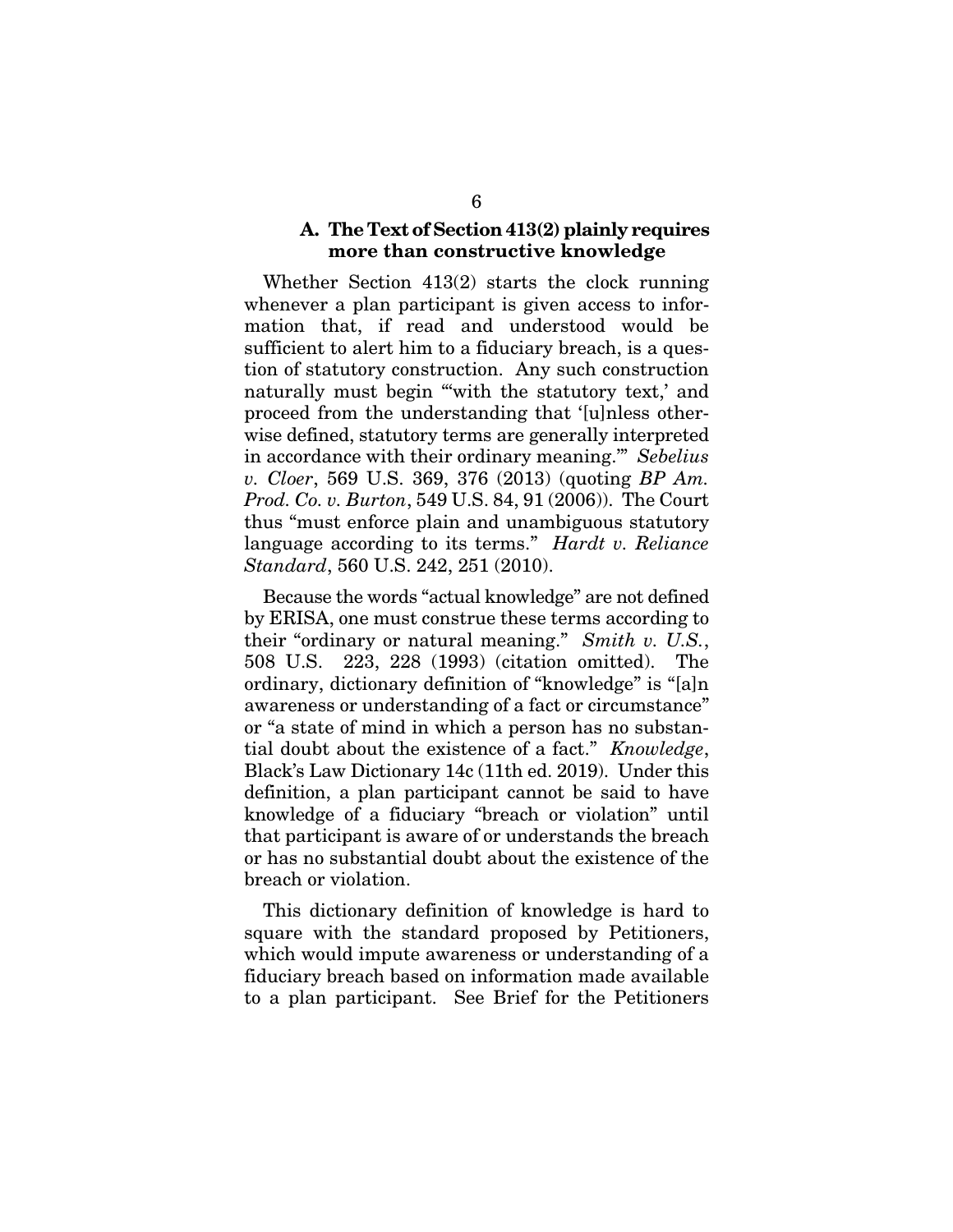(Pet. Br.) 20-21. It is harder still when one considers the meaning of the phrase "actual knowledge," which Black's defines as "[d]irect and clear knowledge, *as distinguished from* constructive knowledge." *Actual knowledge*, Black's Law Dictionary 16c (11th ed. 2019) (emphasis added). See also *id.* at 14c (defining "actual" as "existing in fact," or "real"). Constructive knowledge" in turn, is defined as "[k]nowledge that one using reasonable care or diligence should have, and therefore that is attributed by law to a given person." *Id*. at 18c.

Petitioners propose just such a "constructive knowledge" standard in arguing that Sulyma had actual knowledge of the breaches more than three years before filing suit based on "disclosures that were designed and made specifically to ensure that Sulyma had" information about plan investments, Pet. Br. 20- 21, "even if he did not read," much less understand, this information. *Id.* at 34. This cannot be the correct standard given that "actual knowledge" is defined in contrast to "constructive knowledge." See *Gluck v. Unisys Corp.*, 960 F.3d 1168, 1176 (3d Cir. 1992) (pointing out that "a plaintiff may have constructive knowledge of a breach before he actually knows of the breach, but section 1113 calls for actual knowledge"). To the contrary, it is clear that "knowledge" connotes some kind of understanding and "actual" means a real, not implied or constructive, understanding. See *Fish v. GreatBanc Trust Co.*, 749 F.3d 671, 678 (7th Cir. 2014) ("'actual knowledge' \* \* \* must be distinguished from 'constructive' knowledge or inquiry notice") (citing *Martin v. Consultants & Admins., Inc.*, 966 F.2d 1078, 1086 (7th Cir. 1992)).

Twisting the protective intent of the statute, Petitioners argue that, because Congress imposed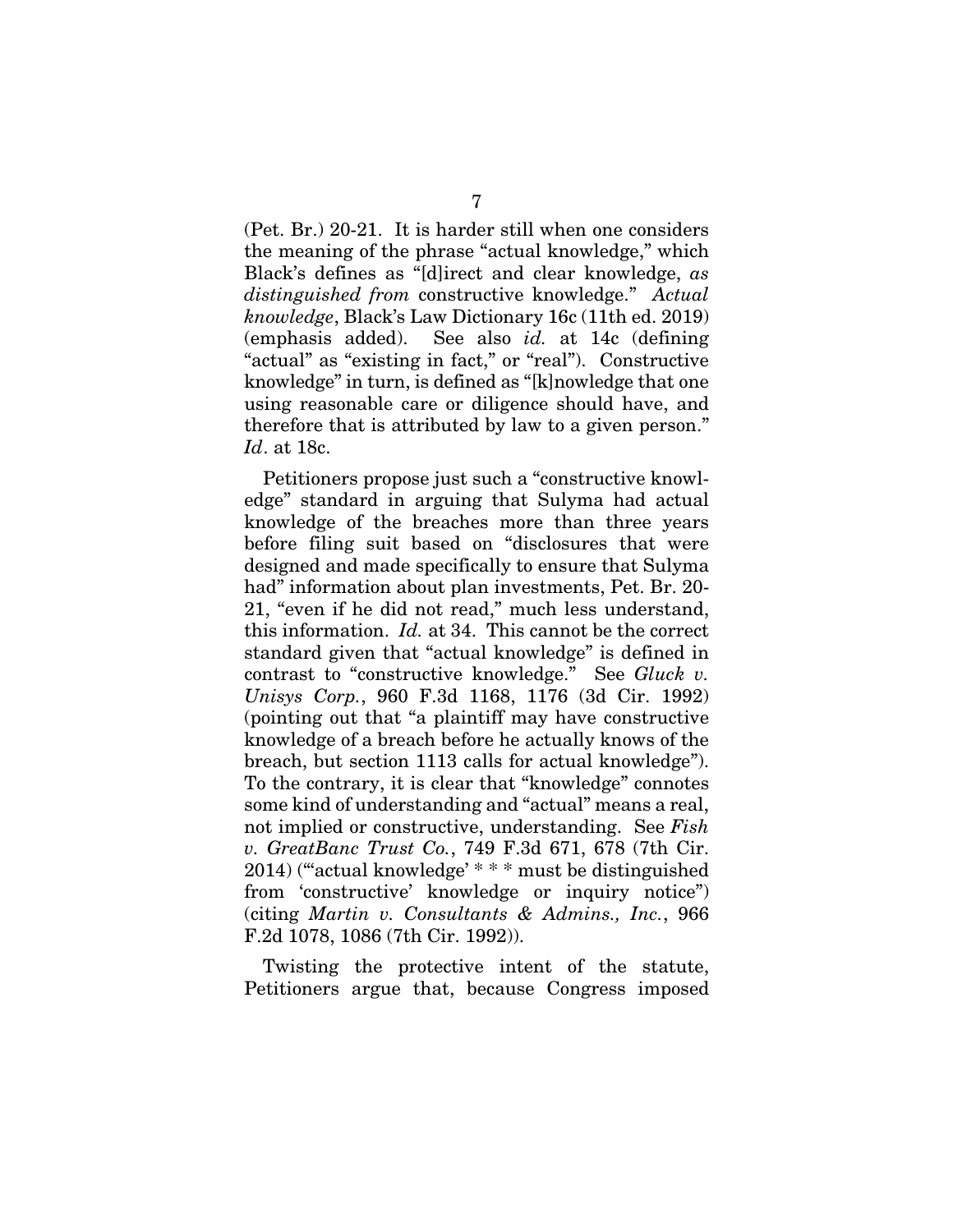disclosure duties on plan fiduciaries to "enable employees to police their plans," and "disclosure" means "making something openly known," it follows that disclosure by fiduciaries is equivalent to actual knowledge by participants. Pet. Br. 24, 25 (citations omitted). Moreover, without actually addressing the dictionary definition that distinguishes "actual knowledge" from "constructive knowledge," Petitioners deny that they seek to impose a constructive knowledge standard, because, they insist, constructive knowledge is knowledge that "triggers a duty to seek out additional information," and Sulyma purportedly had all the information he needed available to him. Pet. Br. 34-35. Petitioners contend that, rather than advocating a "constructive knowledge" standard, the standard they advocate is an actual knowledge standard that simply encompasses the doctrine of "willful blindness," under which "a party is held to have knowledge of facts of which he is not subjectively aware." *Id.* at 35. The problem for Petitioners is that there is absolutely no indication here that Sulyma was willfully blind to his investments' increasingly large holdings in hedge funds and private equity, much less to the meaning and riskiness of such an investment strategy. Verbal gymnastics notwithstanding, because there is no evidence that Sulyma was either aware of or willfully blind to the extent and the significance of the alternative investments more than three years before filing suit, Sulyma had no actual knowledge of the breach sufficient to trigger the three-year statute of limitations.

Context, of course, also gives meaning to statutory terms. *E.g.*, *Deal v. U.S.*, 508 U.S. 129, 132 (1993). Thus, the meaning of statutory language is determined not only "by reference to the language itself," but also by reference to the "specific context in which the language is used, and the broader context of the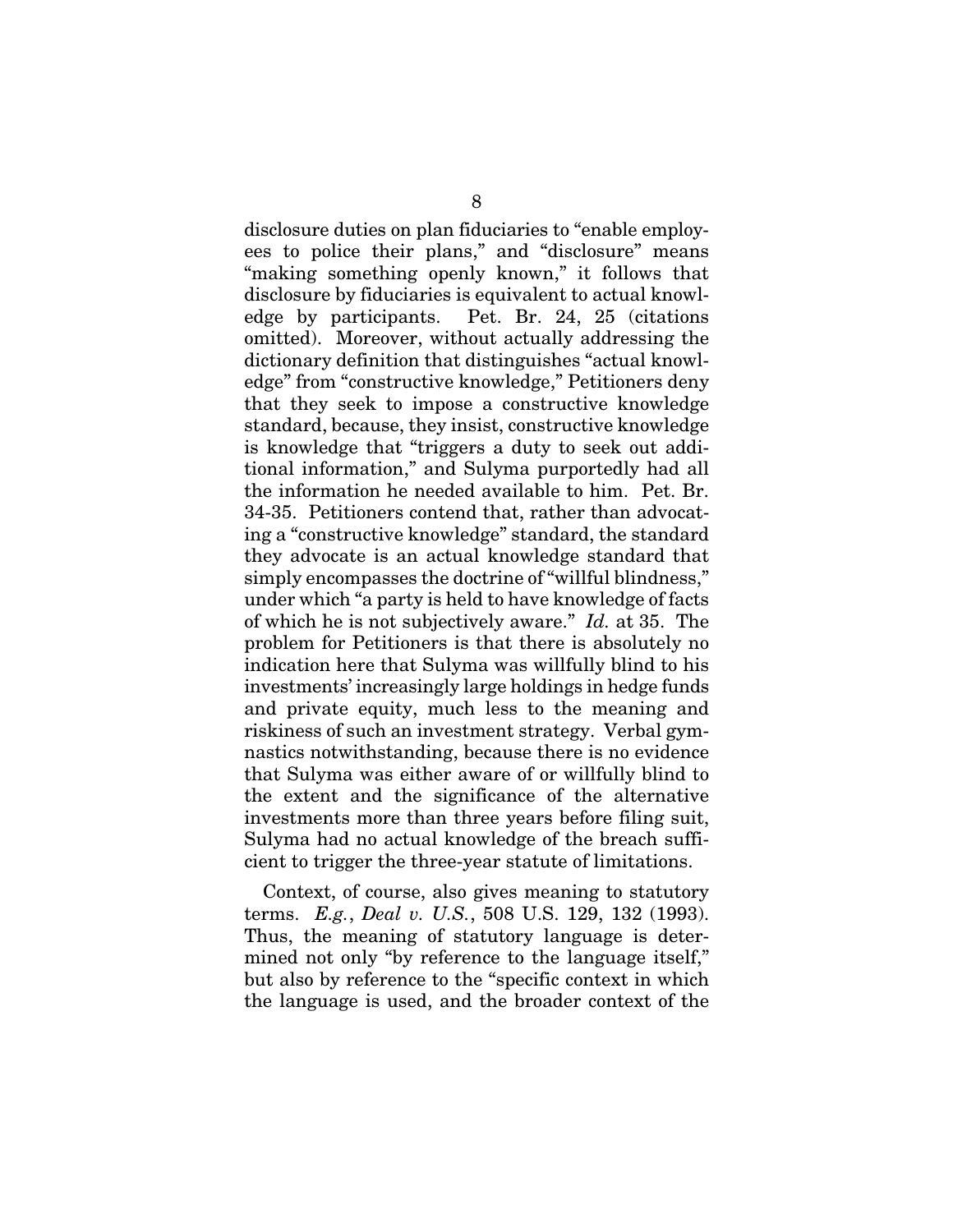statute as a whole." *Robinson v. Shell Oil Co.*, 519 U.S. 337, 341 (1997).

Here, the three-year limitations period of Section 413(2) is best understood within the specific context of Section 413. Section 413 sets forth three limitations periods. "The generally applicable rule bars an action brought more than six years after the end of the fiduciary breach, violation of omission." *Fish*, 749 F.3d at 678 (citing 29 U.S.C. 1113(1)). Although Section 413 provides a shorter, three-year limitations period when a plaintiff has "actual knowledge of the breach or violation," 29 U.S.C. 1113(2), it also extends the limitations period where there is "fraud or concealment" of the breach until six years after "discovery" of the breach or violation. *Id.* This three-tiered approach in Section 413 underscores that Congress was at pains to give plaintiffs at least six years from the breach if they do not actually learn of the breach sooner, and to give them even longer if fiduciary misconduct prevents them from learning of the breach within the six-year period.

A wider statutory context confirms this understanding. ERISA elsewhere imposes limitations periods that do not demand actual knowledge. For example, Title IV of ERISA sets forth a three-year limitations period for actions brought by the Pension Benefit Guaranty Corporation (PBGC) that runs from "the earliest date on which the [PBGC] acquired or *should have acquired* actual knowledge of the existence of such cause of action. 29 U.S.C. 1303(e)(6) (emphasis added). Title IV uses the same "acquired or should have acquired" formulation for the three-year limitations period applicable to actions by fiduciaries and other private parties challenging plan terminations. *Id.* § 1370(f)(2). Congress was apparently well aware of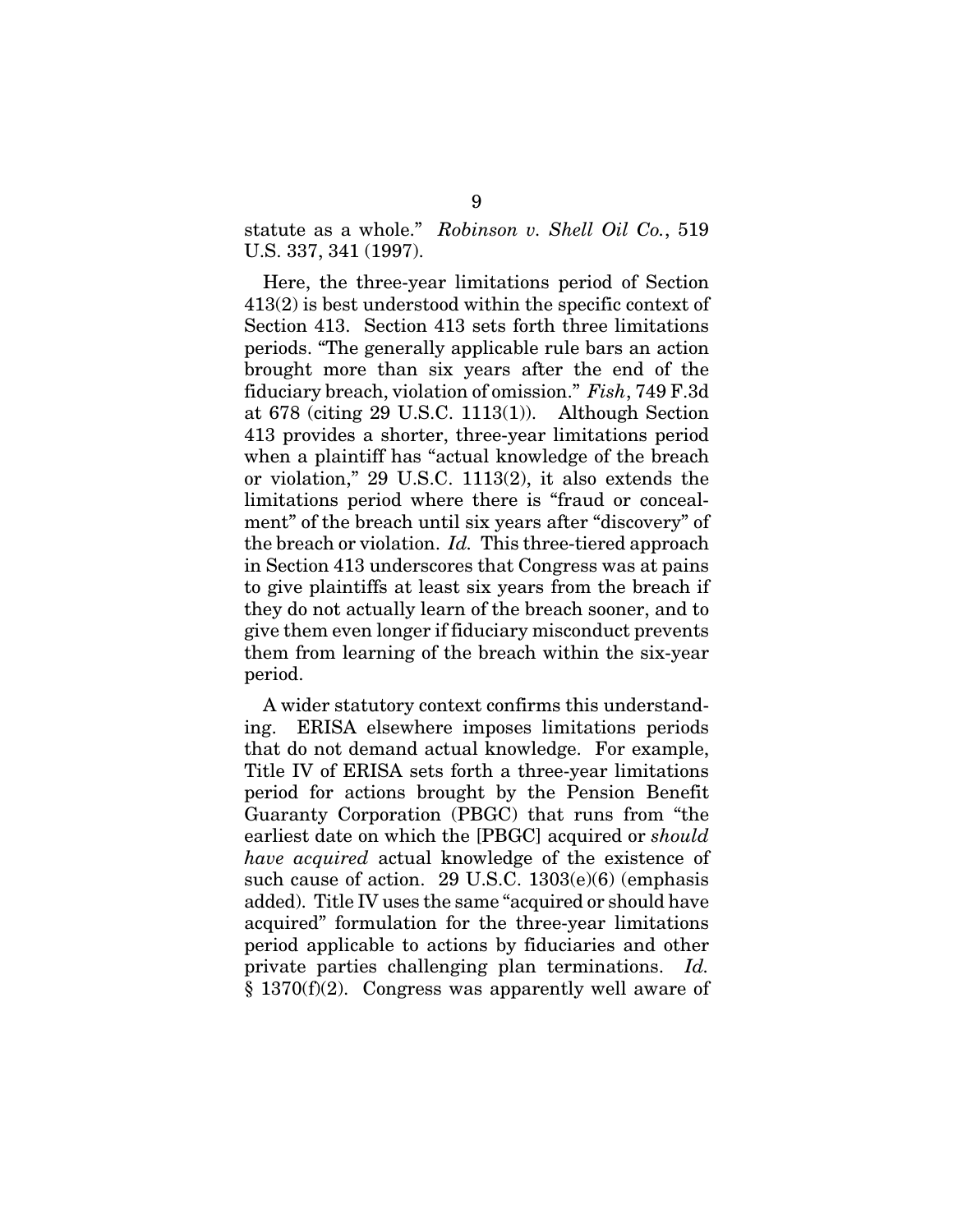how to set a constructive notice standard and how to impose an inquiry requirement on plan participants and chose not to do so in Section 413(2).

It is thus clear from the language employed by Congress, and the context in which Congress used that language, that Section 413(2) is designed to "set a high standard for barring claims against fiduciaries prior to the expiration of the section's six-year limitations period." *Gluck*, 960 F.2d at 1176. And it is equally clear that Congress meant what it said in imposing an "actual knowledge" requirement. While it may be true that "it is difficult to say in the abstract precisely what constitutes 'actual knowledge,'" *Consultants & Admins.*, 966 F.2d at 1086, there can be little doubt that, to trigger the three-year limitations period, defendants must, at a minimum, establish that the plaintiff was "actually aware of the facts constituting the breach, not merely that those facts were available to the plaintiff." Pet. App. 13a.

## B. The legislative history of Section 413(2) confirms the meaning of the plain text

Any doubt as to the plain meaning of the statutory text is removed by the legislative history of ERISA Section 413. When ERISA was enacted in 1974, Section 413 contained a constructive knowledge provision that stated that the three-year period began when a plaintiff "could reasonably be expected to have obtained knowledge of such breach or violation" from the annual reports (Form 5500s) filed with the Secretary of Labor. 29 U.S.C. 1113(a)(2) (1976). See *Fink v. Nat. Sav. & Trust*, 772 F.2d 951, 957-57 (D.C. Cir. 1985) (considering whether plan beneficiaries had constructive knowledge of alleged breached based on the plan's Form 5500 annual reports for the relevant period). Congress repealed this provision in 1987 as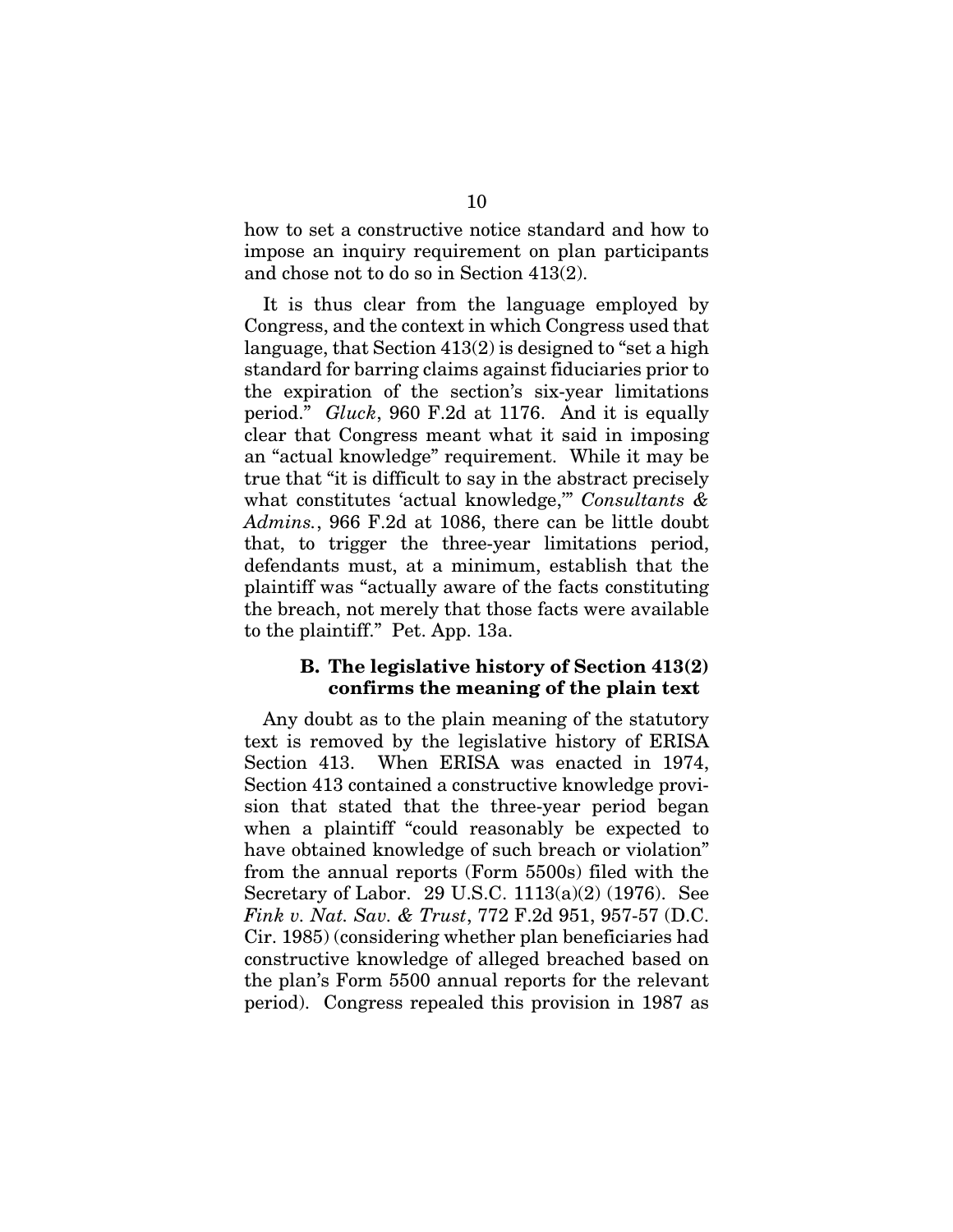part of the Omnibus Budget Reconciliation Act of 1987, Pub. L. No. 100-203 § 9432(b), 101 Stat. 1330.

"The controlling test" under this prior "constructive knowledge" provision of Section 413 "was whether a reasonable person would have been alerted to a probable violation by reading the report." *Reich v. Lancaster*, 55 F.3d 1034, 1058 (5th Cir. 1995). In arguing for a test that would impute "actual knowledge" of a fiduciary breach based on information made available online (like Form 5500s) to plan participants, Petitioners essentially attempt to resurrect the very standard that Congress rejected in amending Section 413 in 1987. This reading of Section 413(2) must likewise be rejected because "[t]he amendment to [Section] 413 means that knowledge of *facts* cannot be attributed to plaintiffs who have no knowledge of them." *Edes v. Verizon Communications, Inc.*, 417 F.3d 133, 142 (1st Cir. 2005).

II. ERISA'S PURPOSES TO MAKE FIDU-CIARIES RESPONSIBLE FOR MANAGING PLAN INVESTMENTS AND TO REMOVE JURISDICTIONAL BARRIERS AND PRO-VIDE READY ACCESS TO THE COURTS WOULD BE ILL-SERVED BY PETITION-ERS' COUNTER-TEXTUAL READING OF SECTION 413(2)

The ordinary tools of statutory construction – the statute's text, structure and legislative history – make plain that ERISA's three-year statute of limitation is not triggered, as Petitioners contend, by mere access to information concerning fiduciary breaches. Petitioners' resort to policy considerations to bolster its argument is likewise unavailing.

Petitioners' arguments in this regard turn on what they perceive as the unfairness and costs of routinely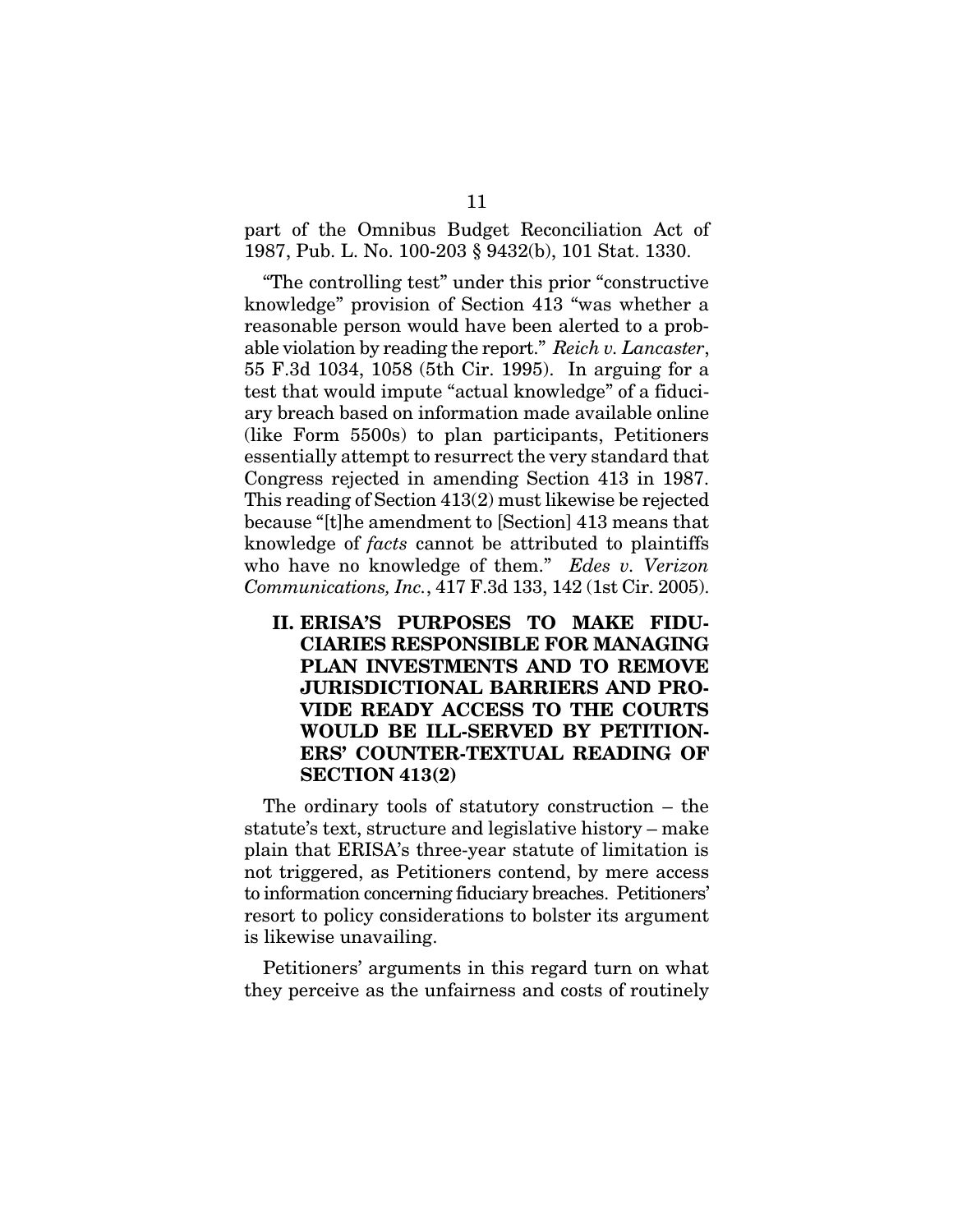subjecting plan fiduciaries to the statute's generally applicable six-year period. Pet. Br. 40. Petitioners imply that most plaintiffs will lie in court about what they knew and when, and speculate that a strict construction of the "actual knowledge" standard will discourage plan participants from reading mandated plan disclosures. Pet. Br. 48.

As an initial matter, Petitioners' resort to policy considerations should be rejected as contrary to the plain statutory text. See Pet. App. 15a ("weighing the policy merits of different knowledge standards was for Congress to undertake when it enacted, and then amended" Section 413). See also *Dodd v. U.S.*, 545 U.S. 353, 359 (2005) (even though a strict interpretation of a statute of limitations has the "potential for harsh results in some cases, we are not free to rewrite the statute that Congress enacted"). Nor do Petitioners offer any empirical support for the harms that they insist will follow by resort to the plain statutory language and application of an unremarkable six-year limitation period in cases in which a plaintiff does not have "actual knowledge." There is simply no support for Petitioners' contention that most plan participants can be expected to lie about what they understood with respect to plan investments or other fiduciary breaches. There is likewise no support for and no reason to think that strictly construing "actual knowledge" will discourage participants from reading plan disclosures and information that is referred to in those documents any more than they are already discouraged from doing so, particularly when the information is lengthy or technical, as we discuss below, *infra* p. 15.

But even if Petitioners' policy arguments were relevant or factually supported considerations, far stronger policy considerations favor Sulyma's argument that he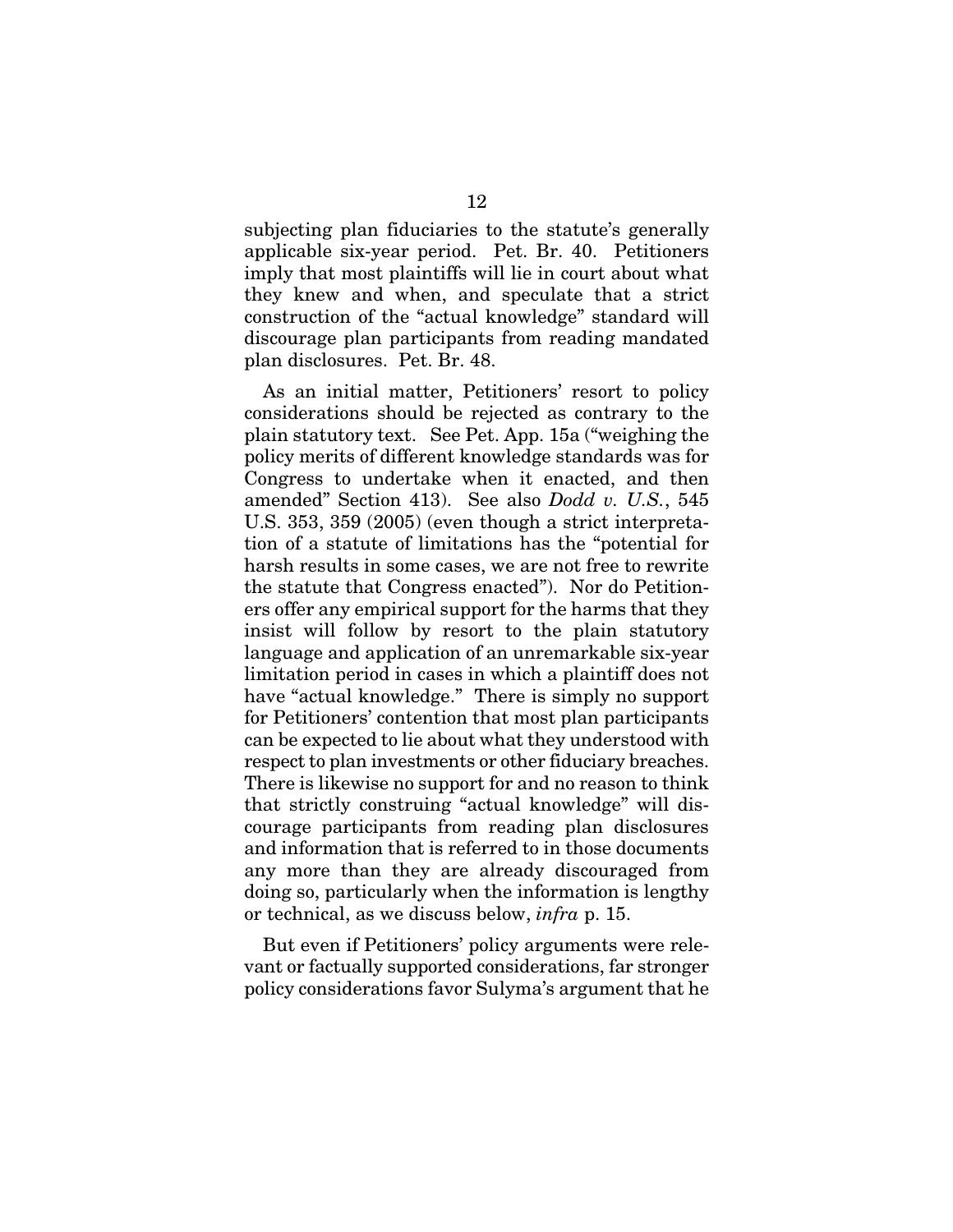should not be charged with actual knowledge of complex financial information that he could have, but did not, read online.

First, ERISA charges plan fiduciaries, not participants and beneficiaries, with strict duties of care with respect to the management of ERISA plans and their assets and does so in order to protect the interests of the participants and beneficiaries. 29 U.S.C. 1104, 1001(b). See also Pet. App. 14a (noting that "Sulyma might just as easily argue that there are 'strong policy reasons' to interpret actual knowledge narrowly, such as to promote fiduciary accountability"). These fiduciary duties are critically important with respect to complex financial transactions and investment strategies for retirement plans, particularly with respect to 401(k) and other defined contribution plans where the amount of retirement benefits a participant receives is greatly dependent on investment returns. See *LaRue v. DeWolff, Boberg & Assocs., Inc.*, 552 U.S. 248, 262 n.1 (2008) ("As its names imply, a "defined contribution plan" or "individual account plan" promises the participant the value of an individual account at retirement, which is largely a function of the amounts contributed to the account and the investment performances of those contributions.") Participants understandably count on fiduciaries to be the experts when it comes to investing and managing plan assets. See *Gluck*, 960 F.2d 1168, 1177 (3d Cir. 1992) (noting that "when a transaction does not affect the employees' day-to-day working conditions, it is less likely that employees will immediately become aware of a grievance") (citation omitted).

In the experience of the Center, most plan participants are not financially sophisticated, and no matter how well-educated, lack the financial expertise to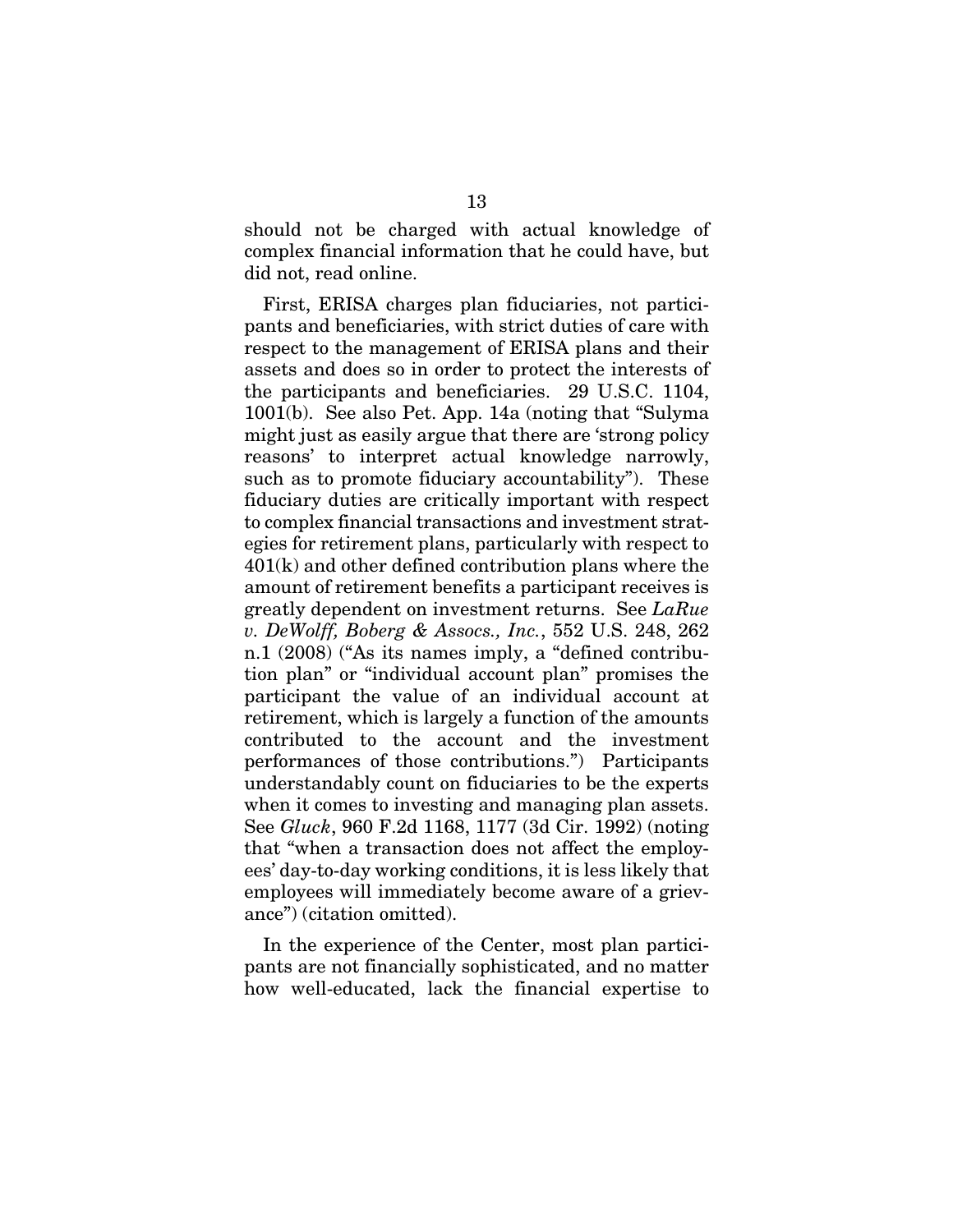evaluate plan investment decisions based simply on plan disclosures. See *Edes*, 417 F.3d at 142 (recognizing that "determining the meaning of complex transactions may take some time"). Indeed, plan participants are not alone. Study after study has shown that most Americans lack even basic financial literacy, much less an understanding of more exotic investment vehicles, such as the hedge funds and private equity investments at issue in this case. See Richard H. Thaler, *Financial Literacy, Beyond the Classroom*, N.Y. Times, Oct. 5, 2013 (discussing paper based on 168 scientific studies); Walter Hamilton, *Millions of Americans Lack Financial Literacy, Studies Show*, L.A. Times, Dec. 27, 2013 (citing studies from the Securities and Exchange Commission and the Financial Industry Regulatory Authority).

Moreover, ERISA's mandatory plan disclosure requirements with respect to plan participants and beneficiaries are designed primarily to give them summary information about how their plans operate and what benefits they have earned or are entitled to. See 29 U.S.C. 1024(b)(1) (requiring plan administrator to provide participants and beneficiaries with summary plan descriptions that, under 29 U.S.C. 1021 and 1022, must contain such information as a plan's eligibility requirements and claims procedures); 1024(b)(2) (requiring administrator to furnish participants with statements and schedules fairly summarizing annual report filed with the Secretary); 1025 (requiring participants to be furnished with individual benefit statements); see also H.R. Rep. No. 93-533 (1973), *as reprinted in*, 1974 U.S.C.C.A.N. 4639, 4649 (emphasizing that disclosure requirements were designed so that each "individual participant knows exactly where he stands with respect to the plan – what benefits he may be entitled to, what circumstances may preclude him from obtaining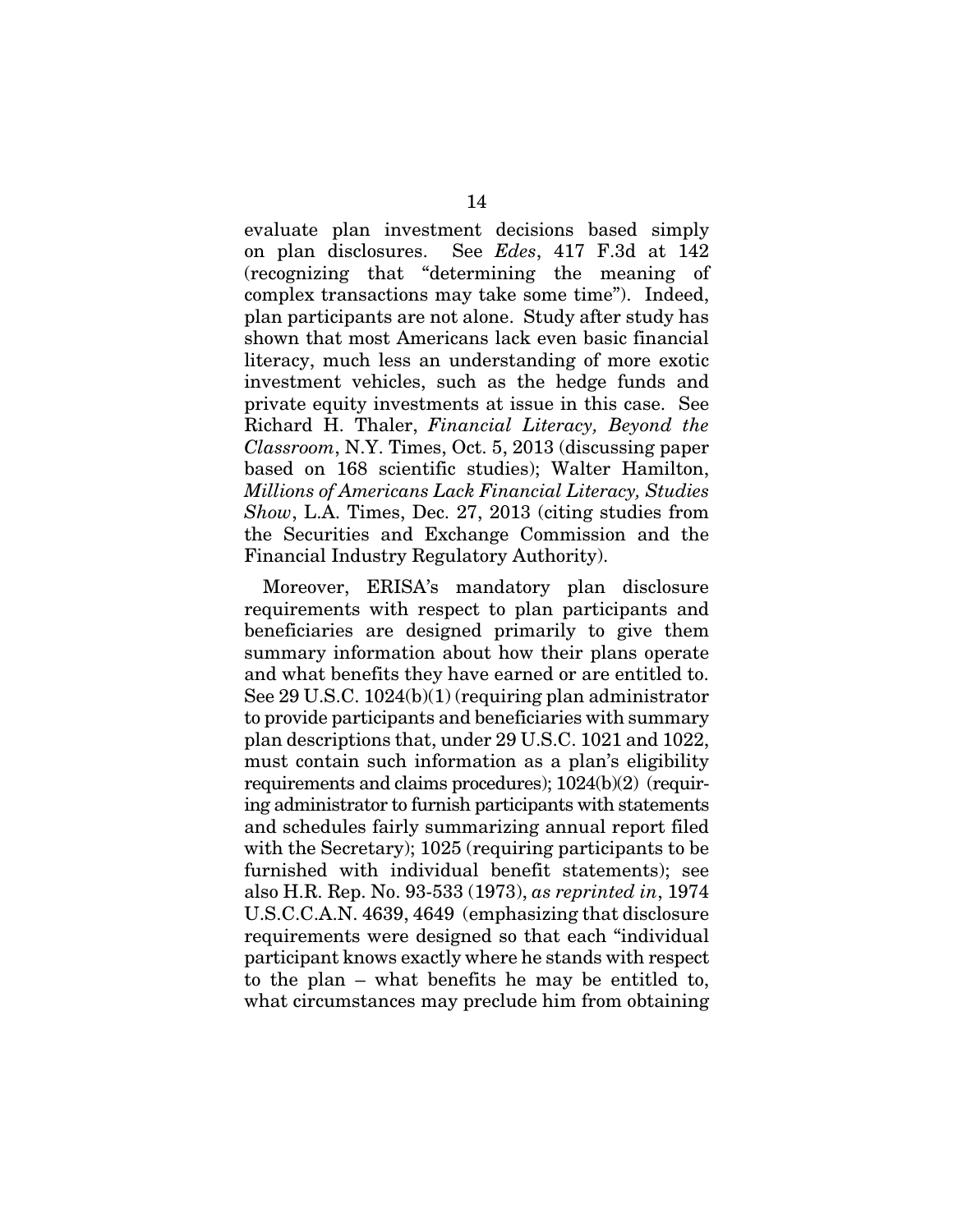benefits, what procedures he must follow to obtain benefits, and *who are the persons to whom the management and investment of his funds have been entrusted*") (emphasis added). These reporting requirements are largely intended to provide employees with such basic information as "what benefits will be received, what procedures will be followed, who is responsible to the plan, and whether the plan is adequately funded." Eugene P. Schulstad, *ERISA Disclosure Decisions: A Pyrrhic Victory for Plan Participants*, 34 Ind. L. Rev. 501, 502 (2001).

Furthermore, disclosing more information to participants often is ineffective and does not lead to more understanding, not only because of lack of financial literacy, but also because such information may well overwhelm the average participant and is easy to ignore. Anne Tucker, *Retirement Revolution: Unmitigated Risk in the Defined Contribution Society*, 51 Hous. L. Rev. 188-89 (Fall 2013). These problems of access, understanding and inclination to ignore are only compounded by information that is provided online.

The point is not to denigrate the purpose and value of ERISA's disclosure obligations, but simply to stress that these disclosures are not designed to shield fiduciaries from their obligations to be the experts and manage plans in the interests of the participants and beneficiaries and with the "care, skill, prudence, and diligence under the circumstances then prevailing that a prudent man acting in a like capacity and familiar with such matters would use."  $29$  U.S.C.  $1104(a)(1)(B)$ .

Finally, in enacting ERISA Congress expressly sought to eliminate "jurisdictional and procedural obstacles which in the past appear to have hampered effective enforcement of fiduciary responsibilities." H.R. Rep. No. 93-533, at 17. Petitioners' policy